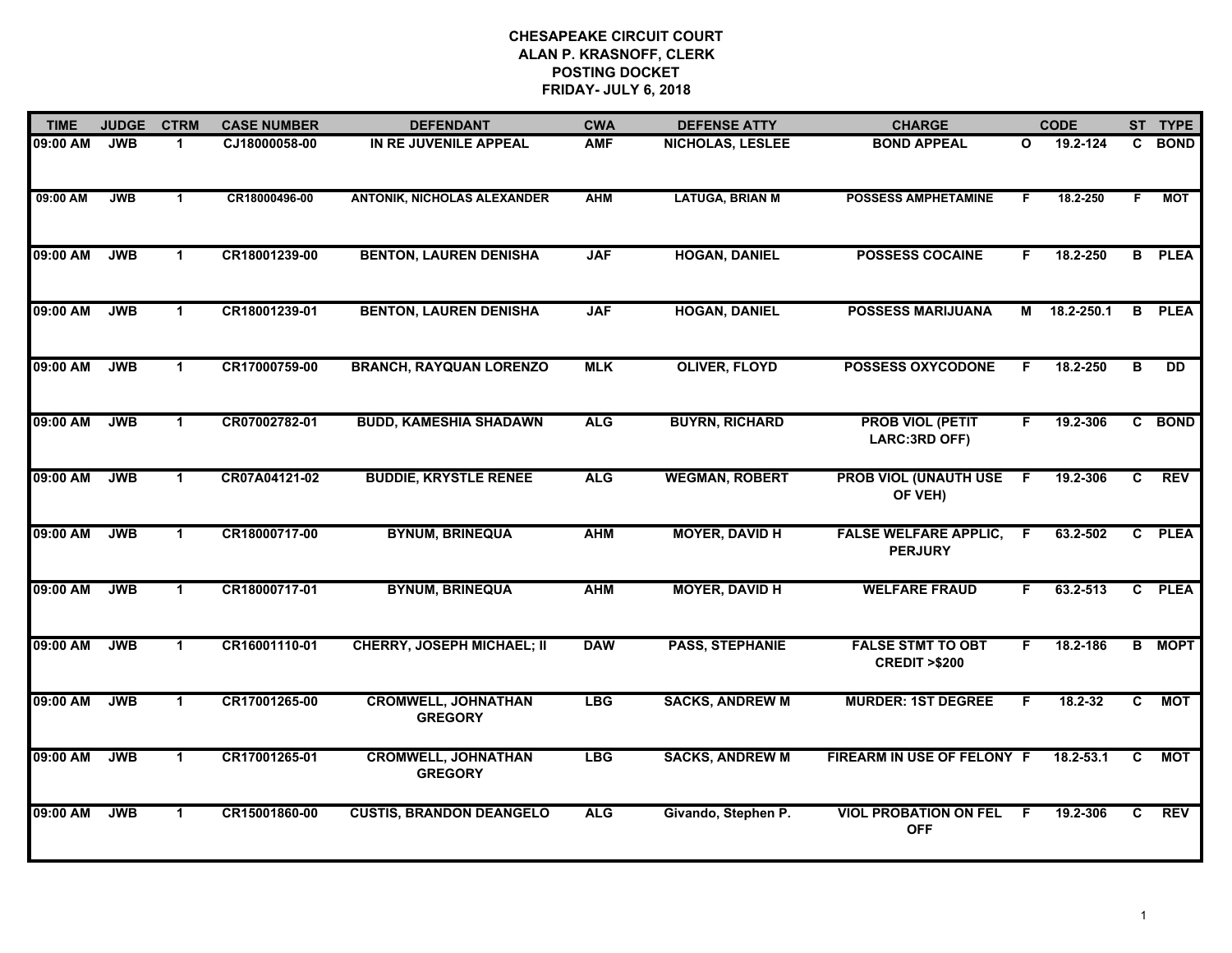| <b>TIME</b> | <b>JUDGE</b> | <b>CTRM</b>          | <b>CASE NUMBER</b> | <b>DEFENDANT</b>               | <b>CWA</b> | <b>DEFENSE ATTY</b>           | <b>CHARGE</b>                                     |     | <b>CODE</b> |              | ST TYPE       |
|-------------|--------------|----------------------|--------------------|--------------------------------|------------|-------------------------------|---------------------------------------------------|-----|-------------|--------------|---------------|
| 09:00 AM    | <b>JWB</b>   | $\mathbf{1}$         | CR08003954-01      | <b>EVANS, WARREN MICHAEL</b>   | <b>JAF</b> | <b>STERNBERG, MICHAEL G</b>   | <b>VIOL PROBATION (THROW F</b><br><b>MSL VEH)</b> |     | 19.2-306    | C            | <b>REV</b>    |
| 09:00 AM    | <b>JWB</b>   | $\blacktriangleleft$ | CR08003955-01      | <b>EVANS, WARREN MICHAEL</b>   | <b>JAF</b> | <b>STERNBERG, MICHAEL G</b>   | <b>VIOL PROBATION (FTA)</b>                       | F   | 19.2-306    | C.           | <b>REV</b>    |
| 09:00 AM    | <b>JWB</b>   | $\blacktriangleleft$ | CR05002411-01      | <b>FREEMAN, KEVIN LAVON</b>    | <b>PLS</b> | Sacks, Andrew M.              | <b>VIOL PROBATION ON FEL</b><br><b>OFF</b>        | F.  | 19.2-306    | C            | <b>REV</b>    |
| 09:00 AM    | <b>JWB</b>   | $\mathbf 1$          | CR05002412-01      | <b>FREEMAN, KEVIN LAVON</b>    | <b>PLS</b> | Sacks, Andrew M.              | <b>VIOL PROBATION ON FEL</b><br><b>OFF</b>        | -F  | 19.2-306    | C.           | <b>REV</b>    |
| 09:00 AM    | <b>JWB</b>   | $\mathbf 1$          | CR05002413-01      | <b>FREEMAN, KEVIN LAVON</b>    | <b>PLS</b> | Sacks, Andrew M.              | <b>VIOL PROBATION ON FEL</b><br><b>OFF</b>        | -F  | 19.2-306    | C            | <b>REV</b>    |
| 09:00 AM    | <b>JWB</b>   | $\blacktriangleleft$ | CR05002414-01      | <b>FREEMAN, KEVIN LAVON</b>    | <b>PLS</b> | Sacks, Andrew M.              | <b>VIOL PROBATION ON FEL F</b><br><b>OFF</b>      |     | 19.2-306    | C            | <b>REV</b>    |
| 09:00 AM    | <b>JWB</b>   | $\mathbf{1}$         | CR05002415-01      | <b>FREEMAN, KEVIN LAVON</b>    | <b>PLS</b> | Sacks, Andrew M.              | <b>VIOL PROBATION ON FEL</b><br><b>OFF</b>        | - F | 19.2-306    | C            | <b>REV</b>    |
| 09:00 AM    | <b>JWB</b>   | $\mathbf 1$          | CR05002416-01      | <b>FREEMAN, KEVIN LAVON</b>    | <b>PLS</b> | Sacks, Andrew M.              | <b>VIOL PROBATION ON FEL</b><br><b>OFF</b>        | -F  | 19.2-306    | C.           | <b>REV</b>    |
| 09:00 AM    | <b>JWB</b>   | $\blacktriangleleft$ | CR10000231-02      | <b>FREEMAN, KEVIN LAVON</b>    | <b>PLS</b> | Sacks, Andrew M.              | <b>VIOL PROBATION ON FEL</b><br><b>OFF</b>        | -F  | 19.2-306    | C            | <b>REV</b>    |
| 09:00 AM    | <b>JWB</b>   | $\blacktriangleleft$ | CR90A01278-01      | <b>FREEMAN, KEVIN LAVON</b>    | <b>PLS</b> | Sacks, Andrew M.              | <b>VIOL PROBATION ON FEL</b><br><b>OFF</b>        | -F  | 19.2-306    | C.           | <b>REV</b>    |
| 09:00 AM    | <b>JWB</b>   | $\mathbf 1$          | CR17000213-00      | <b>GANDY, AASHAY KIRK</b>      | <b>KAM</b> | <b>HOLDER, WILLIAM JOSHUA</b> | <b>FAIL REG. VIOL SEX</b><br><b>OFFENDER</b>      | F.  | 18.2-472.1  |              | <b>F</b> SENR |
| 09:00 AM    | <b>JWB</b>   | $\mathbf{1}$         | CR17000213-04      | <b>GANDY, AASHAY KIRK</b>      | <b>KAM</b> | <b>HOLDER, WILLIAM JOSHUA</b> | <b>FAIL TO APPEAR-TRIAL</b>                       | М   | 18.2-456    |              | C SENT        |
| 09:00 AM    | <b>JWB</b>   | $\mathbf 1$          | CR17002268-00      | <b>GOODSON, THOMAS RAYMOND</b> | <b>ALG</b> | <b>Buyrn, William E</b>       | FAIL STOP ACC > \$1000 FEL F C.46.2-894           |     |             | $\mathbf{C}$ | <b>SENR</b>   |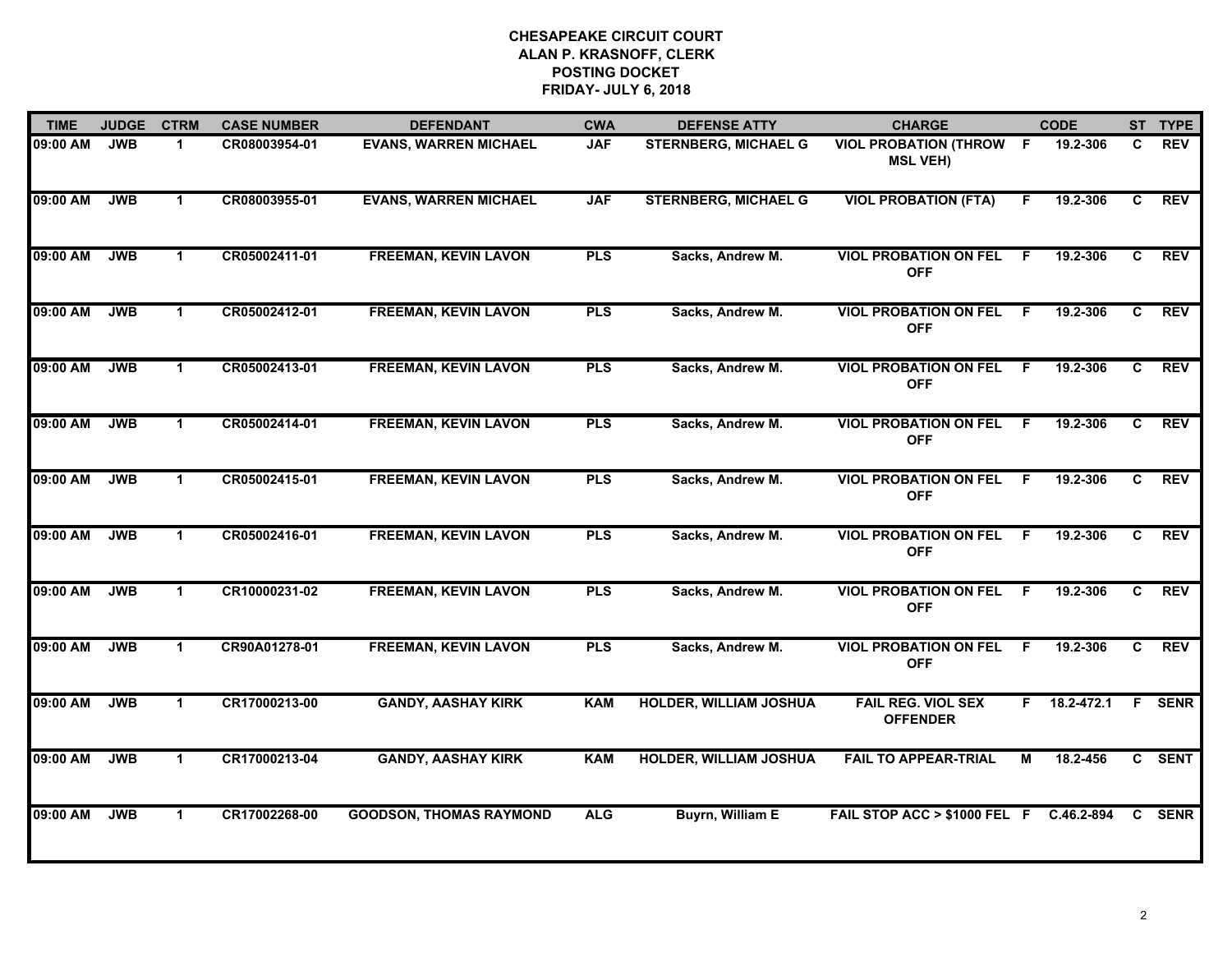| <b>TIME</b> | <b>JUDGE</b> | <b>CTRM</b>          | <b>CASE NUMBER</b> | <b>DEFENDANT</b>                  | <b>CWA</b> | <b>DEFENSE ATTY</b>           | <b>CHARGE</b>                              |                | <b>CODE</b>     |                | ST TYPE         |
|-------------|--------------|----------------------|--------------------|-----------------------------------|------------|-------------------------------|--------------------------------------------|----------------|-----------------|----------------|-----------------|
| 09:00 AM    | <b>JWB</b>   | $\blacktriangleleft$ | CR17001219-01      | <b>GRIFFITH, RASHANE MALEEK</b>   | <b>PLS</b> | YANCY, G ANTHONY              | <b>VIOL PROBATION ON FEL</b><br><b>OFF</b> | -F             | 19.2-306        | $\mathbf{c}$   | <b>BOND</b>     |
| 09:00 AM    | <b>JWB</b>   | $\blacktriangleleft$ | CR17001336-00      | <b>HARRIS, SHAWNTA LAMONT</b>     | <b>AHM</b> | <b>PASS, STEPHANIE P</b>      | <b>POSSESS COCAINE</b>                     | F.             | 18.2-250        |                | <b>B</b> SENR   |
| 09:00 AM    | <b>JWB</b>   | $\blacktriangleleft$ | CR17001336-01      | <b>HARRIS, SHAWNTA LAMONT</b>     | <b>AHM</b> | <b>PASS, STEPHANIE P</b>      | <b>ELUDE</b>                               | F              | 46.2-817B       |                | <b>B</b> SENR   |
| 09:00 AM    | <b>JWB</b>   | 1                    | CR17002193-00      | <b>HINES, TINA LORRIE</b>         | <b>CEE</b> | <b>BARLOW, JASON A; Jr.</b>   | <b>DWI, 3RD/SUB</b>                        |                | $F$ C.18.2-266  | $\mathbf{B}$   | <b>SENR</b>     |
| 09:00 AM    | <b>JWB</b>   | $\mathbf{1}$         | CR17001192-00      | <b>HOBBS, STEVEN WAYNE; II</b>    | <b>JAF</b> | <b>FORSTIE, AARON</b>         | <b>POSSESS FENTANYL</b>                    | F.             | 18.2-250        | в              | $\overline{DD}$ |
| 09:00 AM    | <b>JWB</b>   | $\blacktriangleleft$ | CR16001841-02      | <b>HOOPER, ROBERT THOMAS; III</b> | <b>MLK</b> | <b>FORSTIE, AARON</b>         | <b>PROB VIOL (GRAND</b><br>LARCENY)        | F.             | 19.2-306        | C              | <b>REV</b>      |
| 09:00 AM    | <b>JWB</b>   | $\blacktriangleleft$ | CR18000223-00      | <b>HOOPER, ROBERT THOMAS; III</b> | <b>MLK</b> | <b>MUSSONI, ERIK</b>          | <b>GRAND LARCENY</b>                       | F.             | 18.2-95         |                | <b>B</b> SENR   |
| 09:00 AM    | <b>JWB</b>   | $\mathbf{1}$         | CR18000557-00      | <b>HUMPHRIES, DANIEL SCOTT</b>    | <b>PLS</b> | Jones, David L.               | <b>GRAND LARCENY</b>                       | F              | 18.2-95         |                | C BOND          |
| 09:00 AM    | <b>JWB</b>   | $\mathbf{1}$         | CR18000557-01      | <b>HUMPHRIES, DANIEL SCOTT</b>    | <b>PLS</b> | Jones, David L.               | <b>STOLEN PROPERTY</b><br><b>W/INTENT</b>  |                | $F$ 18.2-108.01 | $\overline{c}$ | <b>BOND</b>     |
| 09:00 AM    | <b>JWB</b>   | $\blacktriangleleft$ | CR15002272-00      | <b>JEELANI, RASHID</b>            |            |                               | <b>DOG NUISANCE</b>                        | $\blacksquare$ | $10-45(A)$      | S              | cc              |
| 09:00 AM    | <b>JWB</b>   | $\blacktriangleleft$ | CR18000996-00      | <b>LONG, SHELLY</b>               | <b>MLK</b> | <b>HOLDER, WILLIAM JOSHUA</b> | <b>POSSESS COCAINE</b>                     | F.             | 18.2-250        |                | <b>B</b> PLEA   |
| 09:00 AM    | <b>JWB</b>   | $\mathbf 1$          | CR18000692-00      | <b>MCINNIS, DEMOND TRAMAIN</b>    | <b>KAM</b> | <b>BOUCHARD, JULIAN</b>       | <b>BREAK &amp; ENTER</b>                   | F              | 18.2-91         |                | C BOND          |
| 09:00 AM    | <b>JWB</b>   | $\mathbf 1$          | CR18000692-01      | <b>MCINNIS, DEMOND TRAMAIN</b>    | <b>KAM</b> | <b>ALOUPAS, CARMELOU L</b>    | <b>ATTEMPTED</b><br><b>STRANGULATION</b>   | F.             | $18.2 - 51.6$   |                | C BOND          |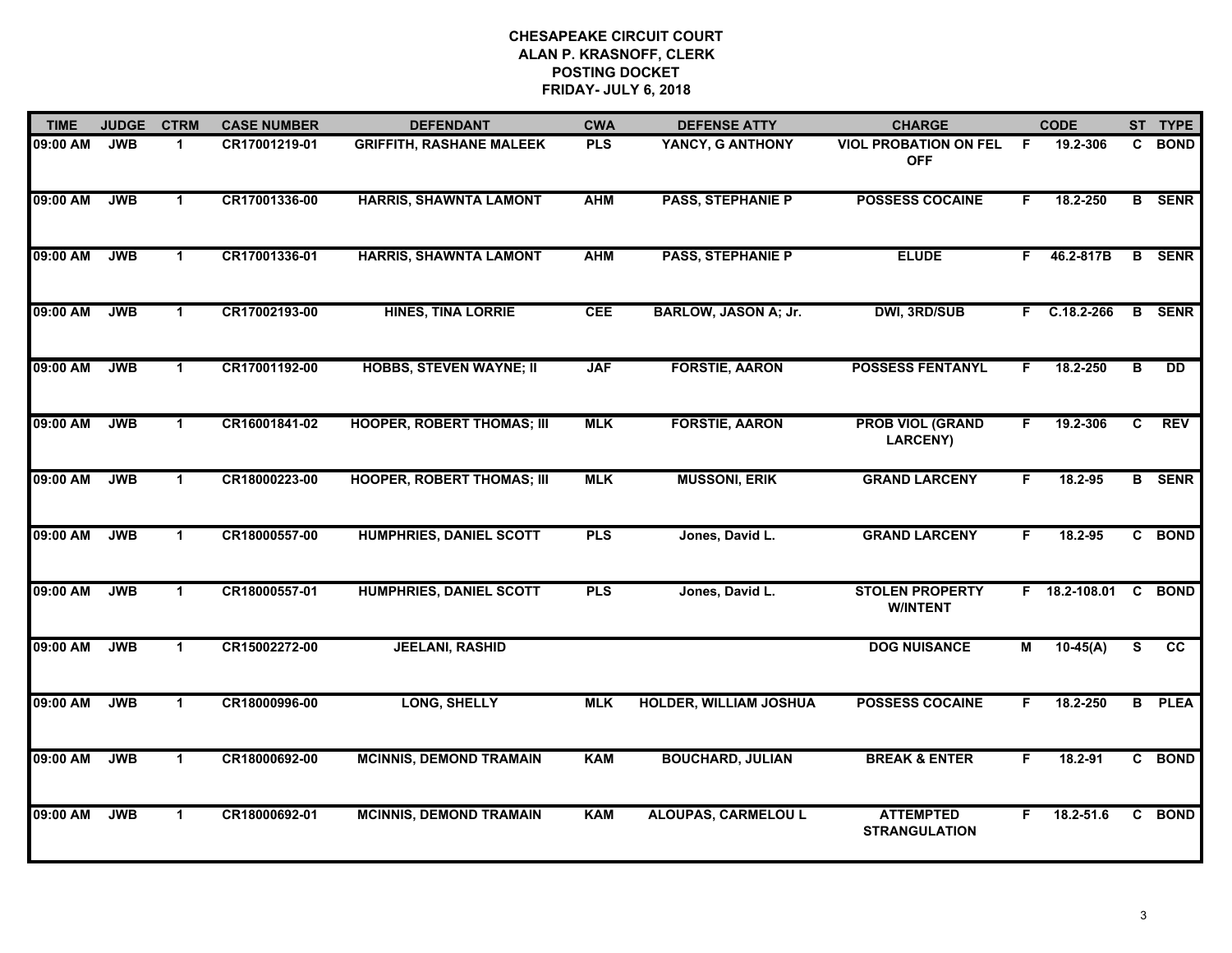| <b>TIME</b> | <b>JUDGE</b> | <b>CTRM</b>          | <b>CASE NUMBER</b> | <b>DEFENDANT</b>                  | <b>CWA</b> | <b>DEFENSE ATTY</b>           | <b>CHARGE</b>                                 |    | <b>CODE</b>     |                | ST TYPE       |
|-------------|--------------|----------------------|--------------------|-----------------------------------|------------|-------------------------------|-----------------------------------------------|----|-----------------|----------------|---------------|
| 09:00 AM    | <b>JWB</b>   | $\blacktriangleleft$ | CR18000692-02      | <b>MCINNIS, DEMOND TRAMAIN</b>    | <b>KAM</b> | ALOUPAS, CARMELOU L           | DESTRUCT PROP W/INTENT M<br>$<$ \$1000        |    | 18.2-137        | $\mathbf{c}$   | <b>BOND</b>   |
| 09:00 AM    | <b>JWB</b>   | $\blacktriangleleft$ | CR18000816-00      | <b>MITCHELL, BLAKE ANDREW; JR</b> | <b>KAM</b> | <b>FORSTIE, AARON</b>         | <b>POSS COCAINE</b>                           | F. | 18.2-250        |                | C TRYL        |
| 09:00 AM    | <b>JWB</b>   | $\blacktriangleleft$ | CR18000816-01      | <b>MITCHELL, BLAKE ANDREW; JR</b> | <b>KAM</b> | <b>FORSTIE, AARON</b>         | <b>POSS HYDROCODONE</b>                       | F. | 18.2-250        |                | C TRYL        |
| 09:00 AM    | <b>JWB</b>   | $\mathbf 1$          | CR18000816-02      | MITCHELL, BLAKE ANDREW; JR        | <b>KAM</b> | <b>FORSTIE, AARON</b>         | <b>POSSESS SCH III DRUG</b>                   | м  | 18.2-250        |                | C TRYL        |
| 09:00 AM    | <b>JWB</b>   | $\mathbf 1$          | CR18000816-03      | <b>MITCHELL, BLAKE ANDREW; JR</b> | KAM        | <b>FORSTIE, AARON</b>         | <b>POSSESS ALPRAZOLAM</b>                     | М  | 18.2-250        |                | C TRYL        |
| 09:00 AM    | <b>JWB</b>   | $\blacktriangleleft$ | CR18000816-04      | <b>MITCHELL, BLAKE ANDREW; JR</b> | KAM        | <b>FORSTIE, AARON</b>         | <b>ID THEFT: TO AVOID</b><br><b>ARREST</b>    |    | M 18.2-186.3    |                | <b>C TRYL</b> |
| 09:00 AM    | <b>JWB</b>   | $\mathbf 1$          | CR18000816-05      | <b>MITCHELL, BLAKE ANDREW; JR</b> | <b>KAM</b> | <b>FORSTIE, AARON</b>         | <b>FALSE ID TO LEO</b>                        | М  | $19.2 - 82.1$   |                | C TRYL        |
| 09:00 AM    | <b>JWB</b>   | $\mathbf 1$          | CR18000495-00      | <b>MITCHELL, JAVONTE MARQUIS</b>  | <b>MLK</b> | <b>FORSTIE, AARON C</b>       | PWID METHYLPHENIDATE                          | -F | 18.2-248        |                | <b>B</b> TRYL |
| 09:00 AM    | <b>JWB</b>   | $\blacktriangleleft$ | CR14002409-02      | <b>MOYER, KELLY LEANN</b>         | <b>PLS</b> | Wegman, Robert L.             | PROB VIOL (DUI: 3RD W/IN F<br>10YR)           |    | 19.2-306        | C              | <b>REV</b>    |
| 09:00 AM    | <b>JWB</b>   | $\blacktriangleleft$ | CR18001029-00      | <b>RAGLAND, CHARLES BRADLEY</b>   | <b>ALG</b> | <b>HOLDER, WILLIAM JOSHUA</b> | <b>GRAND LARCENY</b>                          | F  | 18.2-95         |                | C PLEA        |
| 09:00 AM    | <b>JWB</b>   | $\mathbf 1$          | CR18001029-01      | <b>RAGLAND, CHARLES BRADLEY</b>   | <b>ALG</b> | <b>HOLDER, WILLIAM JOSHUA</b> | <b>STOLEN PROPERTY</b><br><b>WINTENT SELL</b> |    | F 18.2-108.01 C |                | <b>PLEA</b>   |
| 09:00 AM    | <b>JWB</b>   | $\mathbf{1}$         | CR12002391-03      | <b>SKINNER, TAKEYA MONEE</b>      | <b>MLK</b> | Sacks, Andrew M.              | <b>VIOL PROBATION ON FEL</b><br><b>OFF</b>    | -F | 19.2-306        | $\overline{c}$ | <b>REV</b>    |
| 09:00 AM    | <b>JWB</b>   | $\mathbf 1$          | CR18000914-00      | <b>SMITH, MONTIA JAMALE</b>       | <b>PLS</b> | <b>HOLDER, WILLIAM JOSHUA</b> | <b>GRAND LARCENY</b>                          | F  | $18.2 - 95$     | $\mathbf{c}$   | <b>TRYL</b>   |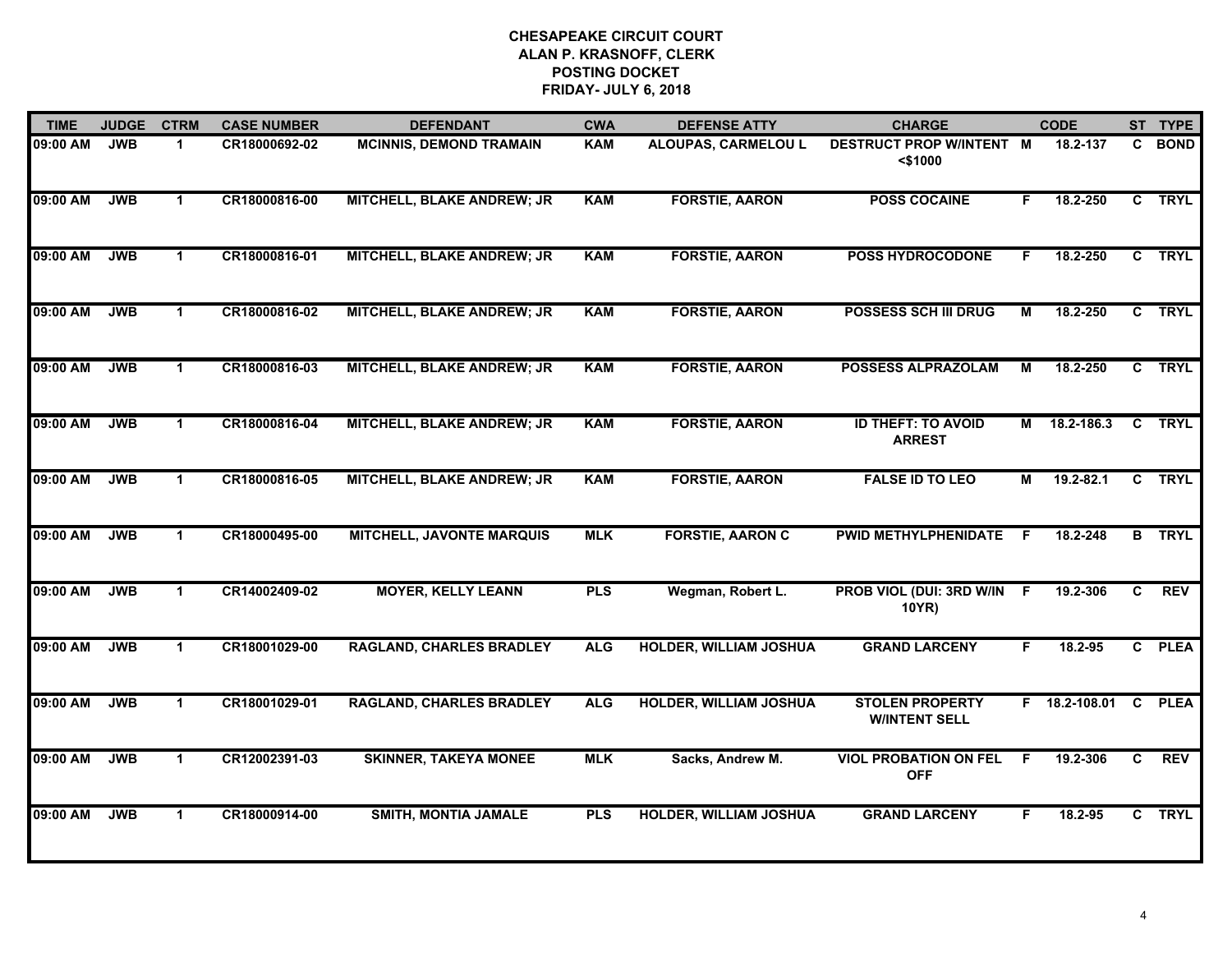| <b>TIME</b> | <b>JUDGE</b> | <b>CTRM</b>          | <b>CASE NUMBER</b> | <b>DEFENDANT</b>               | <b>CWA</b> | <b>DEFENSE ATTY</b>           | <b>CHARGE</b>                                   |    | <b>CODE</b>   |                | ST TYPE       |
|-------------|--------------|----------------------|--------------------|--------------------------------|------------|-------------------------------|-------------------------------------------------|----|---------------|----------------|---------------|
| 09:00 AM    | <b>JWB</b>   | $\mathbf{1}$         | CR18000914-01      | SMITH, MONTIA JAMALE           | <b>PLS</b> | HOLDER, WILLIAM JOSHUA        | <b>STOLEN PROPERTY</b><br><b>W/INTENT SELL</b>  |    | F 18.2-108.01 | C              | <b>TRYL</b>   |
| 09:00 AM    | <b>JWB</b>   | $\blacktriangleleft$ | CR18000914-02      | <b>SMITH, MONTIA JAMALE</b>    | <b>PLS</b> | <b>HOLDER, WILLIAM JOSHUA</b> | <b>CONSPIRE TO COMMIT</b><br><b>LARCENY</b>     | F. | $18.2 - 23$   |                | C TRYL        |
| 09:00 AM    | <b>JWB</b>   | $\mathbf{1}$         | CR18000914-03      | <b>SMITH, MONTIA JAMALE</b>    | <b>PLS</b> | <b>HOLDER, WILLIAM JOSHUA</b> | <b>CONSPIRE:STOLEN</b><br><b>PROPERTY W/INT</b> |    | F 18.2-108.01 | $\overline{c}$ | <b>TRYL</b>   |
| 09:00 AM    | <b>JWB</b>   | 1                    | CR18000268-00      | <b>SPAIN, MELNIEKQUE</b>       | <b>DAW</b> | <b>OLIVER, FLOYD</b>          | <b>UTTER</b>                                    | F. | 18.2-172      |                | <b>B</b> SENR |
| 09:00 AM    | <b>JWB</b>   | $\blacktriangleleft$ | CR18000268-01      | <b>SPAIN, MELNIEKQUE</b>       | <b>DAW</b> | <b>OLIVER, FLOYD</b>          | <b>FORGERY</b>                                  |    | 18.2-172      |                | <b>B</b> SENR |
| 09:00 AM    | <b>JWB</b>   | $\blacktriangleleft$ | CR12002113-03      | <b>SPRUILL, JOSEPH EMANUEL</b> | <b>AHM</b> | <b>HAMLIN, JASON</b>          | PROB VIOL (PWID COCAINE) F                      |    | 19.2-306      | C              | <b>REV</b>    |
| 09:00 AM    | <b>JWB</b>   | $\mathbf{1}$         | CR15002050-02      | <b>SPRUILL, JOSEPH EMANUEL</b> | <b>AHM</b> | <b>HAMLIN, JASON</b>          | <b>PROB VIOL (ELUDE)</b>                        | F. | 19.2-306      | C              | <b>REV</b>    |
| 09:00 AM    | <b>JWB</b>   | $\mathbf{1}$         | CR18000563-01      | <b>STEPHENS, JAMES MICHAEL</b> | <b>ALG</b> | <b>CROOK, HEATHER BUYRN</b>   | <b>CREDIT CARD LARCENY</b>                      |    | 18.2-192      |                | <b>B</b> SENR |
| 09:00 AM    | <b>JWB</b>   | $\blacktriangleleft$ | CR18000563-02      | <b>STEPHENS, JAMES MICHAEL</b> | <b>ALG</b> | <b>CROOK, HEATHER BUYRN</b>   | <b>GRAND LARCENY</b>                            | F  | 18.2-95       |                | <b>B</b> SENR |
| 09:00 AM    | <b>JWB</b>   | $\blacktriangleleft$ | CR18000563-03      | <b>STEPHENS, JAMES MICHAEL</b> | <b>ALG</b> | <b>CROOK, HEATHER BUYRN</b>   | <b>ID THEFT</b>                                 |    | M 18.2-186.3  |                | <b>B</b> SENR |
| 09:00 AM    | <b>JWB</b>   | $\mathbf 1$          | CR00A01622-03      | <b>STILKE, DEAN ORVIL</b>      | <b>MLK</b> | Buyrn, Richard L.             | <b>PROB VIOL (POSSESS</b><br><b>HEROIN)</b>     |    | 19.2-306      |                | C BOND        |
| 09:00 AM    | <b>JWB</b>   | $\blacktriangleleft$ | CR00A01623-03      | <b>STILKE, DEAN ORVIL</b>      | <b>MLK</b> | Buyrn, Richard L.             | <b>PROB VIOL (POSSESS</b><br><b>COCAINE)</b>    | F  | 19.2-306      |                | C BOND        |
| 09:00 AM    | <b>JWB</b>   | $\blacktriangleleft$ | CR01A00803-03      | <b>STILKE, DEAN ORVIL</b>      | <b>MLK</b> | Buyrn, Richard L.             | <b>PROB VIOL (CREDIT CARD</b><br>FRAUD)         | F. | 19.2-306      |                | C BOND        |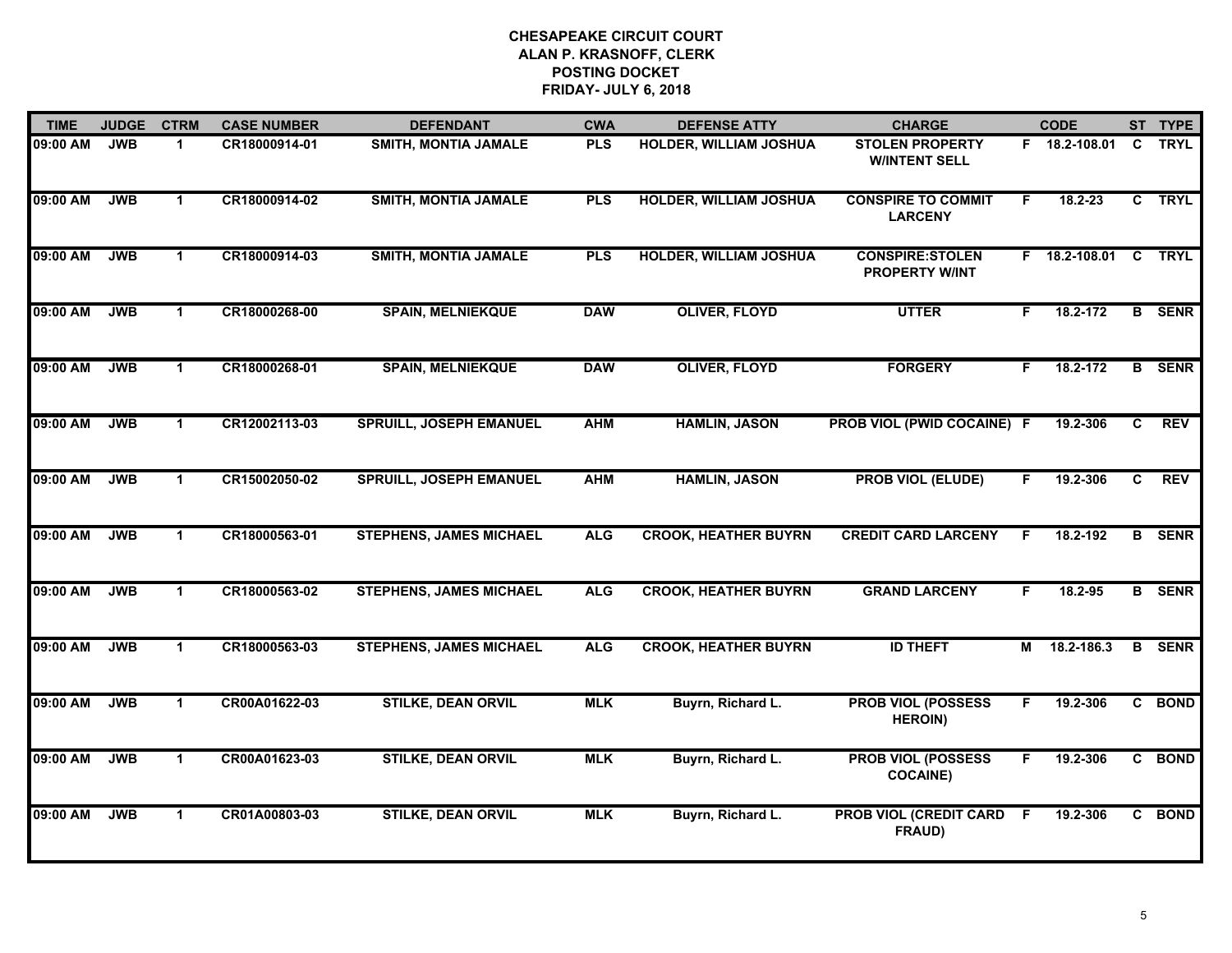| <b>TIME</b> | <b>JUDGE</b> | <b>CTRM</b>          | <b>CASE NUMBER</b> | <b>DEFENDANT</b>                 | <b>CWA</b> | <b>DEFENSE ATTY</b>     | <b>CHARGE</b>                                   |    | <b>CODE</b>            |                         | ST TYPE         |
|-------------|--------------|----------------------|--------------------|----------------------------------|------------|-------------------------|-------------------------------------------------|----|------------------------|-------------------------|-----------------|
| 09:00 AM    | <b>JWB</b>   | $\blacktriangleleft$ | CR01A00804-03      | <b>STILKE, DEAN ORVIL</b>        | <b>MLK</b> | Buyrn, Richard L.       | PROB VIOL (CREDIT CARD F<br>THEFT)              |    | 19.2-306               | C.                      | <b>BOND</b>     |
| 09:00 AM    | <b>JWB</b>   | $\blacktriangleleft$ | CR12000916-02      | <b>STURDIVANT, THOMAS LAMONT</b> | <b>CEE</b> | <b>WOOD, SHELLY F</b>   | PROB VIOL (POSS FORGED F<br>NOTE)               |    | 19.2-306               |                         | C BOND          |
| 09:00 AM    | <b>JWB</b>   | $\mathbf{1}$         | CR16000346-00      | <b>TEW, SHANE MATTHEW</b>        | <b>CEE</b> | Sacks, Andrew M.        | <b>ELUDE</b>                                    | F. | 46.2-817B              | $\overline{c}$          | <b>PLEA</b>     |
| 09:00 AM    | <b>JWB</b>   | $\mathbf 1$          | CR16000346-01      | <b>TEW, SHANE MATTHEW</b>        | <b>CEE</b> | Sacks, Andrew M.        | <b>ROBBERY</b>                                  | F. | $18.2 - 58$            | $\mathbf{c}$            | <b>PLEA</b>     |
| 09:00 AM    | <b>JWB</b>   | $\blacktriangleleft$ | CR16000346-02      | <b>TEW, SHANE MATTHEW</b>        | <b>CEE</b> | Sacks, Andrew M.        | <b>GRAND LARCENY: AUTO</b>                      | F. | 18.2-95                |                         | C PLEA          |
| 09:00 AM    | <b>JWB</b>   | $\mathbf{1}$         | CR17000093-01      | TRUMBLE, TAQUANN KENNETH         | <b>AHM</b> | <b>BOUCHARD, JULIAN</b> | <b>SUSP SNT VIOL (GRAND</b><br><b>LARCENY)</b>  | F. | 19.2-306               |                         | C BOND          |
| 09:00 AM    | <b>JWB</b>   | $\blacktriangleleft$ | CR12000275-02      | <b>WATKINS, NIKITA KASHAWN</b>   | <b>ALG</b> | Sacks, Andrew M.        | <b>PROB VIOL (3RD OFF</b><br><b>CONCEALMENT</b> | F. | 19.2-306               | в                       | <b>REV</b>      |
| 09:00 AM    | <b>JWB</b>   | $\blacktriangleleft$ | CR16001890-04      | <b>WEISER, CINDY LEIGH</b>       | <b>ASA</b> | <b>BOUCHARD, JULIAN</b> | <b>PROB VIOL (POSSESS</b><br>OXYCODONE)         | F. | 19.2-306               | C                       | <b>REV</b>      |
| 09:00 AM    | <b>JWB</b>   | $\mathbf 1$          | CR16001890-05      | <b>WEISER, CINDY LEIGH</b>       | <b>ASA</b> | <b>BOUCHARD, JULIAN</b> | <b>PROB VIOL (FAILURE TO</b><br>APPEAR)         | M  | 19.2-306               | C                       | <b>REV</b>      |
| 09:00 AM    | <b>JWB</b>   | $\mathbf 1$          | CR13000095-00      | <b>WRIGHT, TONYA M</b>           |            |                         | PETIT LARC <\$200 NOT FRM F<br><b>PERSN</b>     |    | 18.2-96                | C                       | $\overline{cc}$ |
| 09:00 AM    | <b>FBL</b>   | $\overline{3}$       | CR18000234-00      | <b>ALLEN, DAVID GLENN</b>        | <b>BEC</b> |                         | <b>SPEEDING</b>                                 |    | G.46.2-875             | $\overline{\mathbf{s}}$ | <b>TRYL</b>     |
| 09:00 AM    | <b>FBL</b>   | $\mathbf{3}$         | CR17001054-00      | <b>BARNES, DECARLO DOUGLAS</b>   | <b>WHC</b> | Jones, David L.         | DRIVE ON SUSPENSION 3RD M                       |    | B.46.2-301             | C                       | <b>UA</b>       |
| 09:00 AM    | <b>FBL</b>   | 3                    | CR18000899-00      | <b>CREEKMORE, SHERMIKA</b>       |            |                         | <b>TEXT WHILE DRIVING</b>                       |    | I A.46.2-1078.1 S TRYL |                         |                 |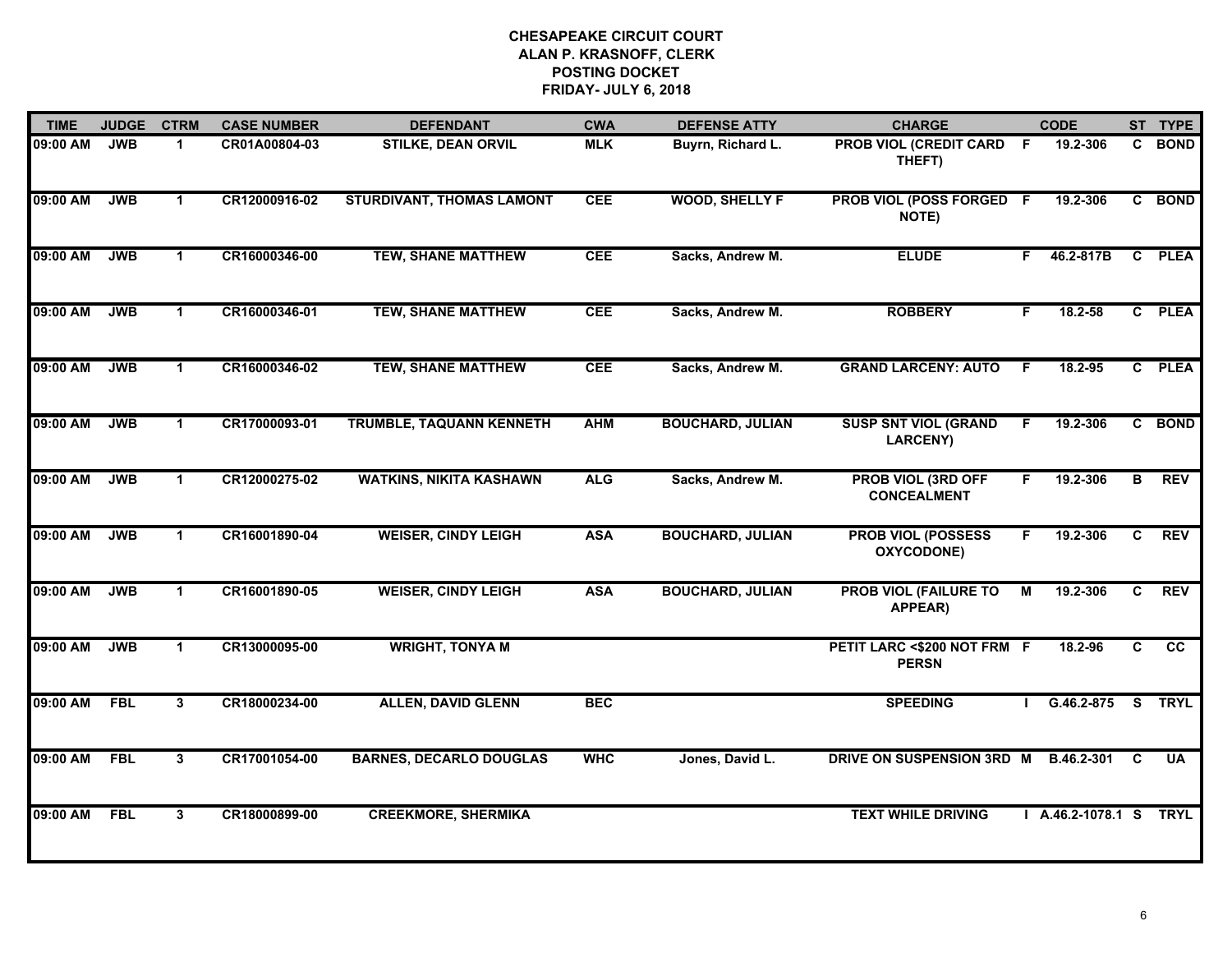| <b>TIME</b> | <b>JUDGE</b> | <b>CTRM</b>             | <b>CASE NUMBER</b> | <b>DEFENDANT</b>                  | <b>CWA</b> | <b>DEFENSE ATTY</b>           | <b>CHARGE</b>                                  |                | <b>CODE</b>       |                | ST TYPE                  |
|-------------|--------------|-------------------------|--------------------|-----------------------------------|------------|-------------------------------|------------------------------------------------|----------------|-------------------|----------------|--------------------------|
| 09:00 AM    | <b>FBL</b>   | 3                       | CR17002512-00      | <b>CRUZ, JUANA ROSA</b>           | <b>BEC</b> | Winn, A. Robinson             | <b>RECKLESS DRIVING</b>                        |                | M C.46.2-862      | <b>S</b>       | <b>DSR</b>               |
| 09:00 AM    | <b>FBL</b>   | $\overline{\mathbf{3}}$ | CR18000657-00      | <b>DAVIS, CHLOEE DEVONIA</b>      | <b>WHC</b> | <b>HOLDER, WILLIAM JOSHUA</b> | <b>SUSP OL 3RD</b>                             | М              | B.46.2-301        | $\overline{B}$ | <b>TRYL</b>              |
| 09:00 AM    | <b>FBL</b>   | $\overline{3}$          | CR18000657-01      | <b>DAVIS, CHLOEE DEVONIA</b>      | <b>WHC</b> | <b>HOLDER, WILLIAM JOSHUA</b> | FTA GDC 11/17/16                               | $\overline{M}$ | 18.2-456          |                | <b>B</b> TRYL            |
| 09:00 AM    | <b>FBL</b>   | $\mathbf{3}$            | CR18000657-02      | <b>DAVIS, CHLOEE DEVONIA</b>      | <b>WHC</b> | <b>HOLDER, WILLIAM JOSHUA</b> | FTA GDC 10/05/17                               | M              | 18.2-456          |                | <b>B</b> TRYL            |
| 09:00 AM    | <b>FBL</b>   | $\mathbf{3}$            | CR17002230-00      | <b>DRAYTON, JOHNNY LEE</b>        | <b>WHC</b> | <b>ORTIZ, KATHLEEN A</b>      | <b>DRIVE ON SUSP</b>                           | М              | B.46.2-301        |                | S SENT                   |
| 09:00 AM    | <b>FBL</b>   | $\mathbf{3}$            | CR17002230-01      | <b>DRAYTON, JOHNNY LEE</b>        | <b>WHC</b> |                               | FTA-RULE TO SHOW CAUSE M                       |                | 18.2-456          | $\mathbf{o}$   | $\overline{\mathsf{sc}}$ |
| 09:00 AM    | <b>FBL</b>   | $\mathbf{3}$            | CR18000594-00      | <b>DUNNINGTON, MONIQUE NICOLE</b> | <b>BEC</b> | Winn, A. Robinson             | <b>FALSE ID TO LEO F</b>                       | М              | $19.2 - 82.1$     |                | S TRYL                   |
| 09:00 AM    | <b>FBL</b>   | $\mathbf{3}$            | CR18000595-00      | <b>EDWARDS, SHATORYA SHALIA</b>   | <b>WHC</b> | Winn, A. Robinson             | <b>DRIV UNDER</b><br><b>REVO/SUSPENSION</b>    | М              | B.46.2-301 S TRYL |                |                          |
| 09:00 AM    | <b>FBL</b>   | 3                       | CR18000911-00      | <b>EVANS, ROBERT TYRONE; III</b>  | <b>WHC</b> |                               | <b>SPEED 44/35</b>                             |                | A.46.2-875        |                | S TRYL                   |
| 09:00 AM    | <b>FBL</b>   | $\mathbf{3}$            | CR18000748-00      | <b>FUGATE, ERIK EUGENE</b>        | <b>BEC</b> | <b>OLIVER, FLOYD</b>          | <b>SUSP O/L</b>                                | М              | B.46.2-301        | S.             | <b>PLEA</b>              |
| 09:00 AM    | <b>FBL</b>   | $\overline{\mathbf{3}}$ | CR18000783-00      | <b>GREEN, JESSICA MARIE</b>       | <b>WHC</b> |                               | <b>DISREGARD HWY SIGN</b>                      |                | 46.2-830          |                | S TRYL                   |
| 09:00 AM    | <b>FBL</b>   | $\overline{\mathbf{3}}$ | CR18000808-00      | <b>HARRELL, WILLIAM LEWIS</b>     | <b>BEC</b> | Winn, A. Robinson             | <b>ASSAULT &amp; BATTERY-</b><br><b>SPOUSE</b> | $\overline{M}$ | $18.2 - 57.2$     |                | C TRYL                   |
| 09:00 AM    | <b>FBL</b>   | 3                       | CR18000808-01      | <b>HARRELL, WILLIAM LEWIS</b>     | <b>BEC</b> | Winn, A. Robinson             | <b>FTA-ADAT</b>                                | М              | 18.2-456          | C.             | <b>CAP</b>               |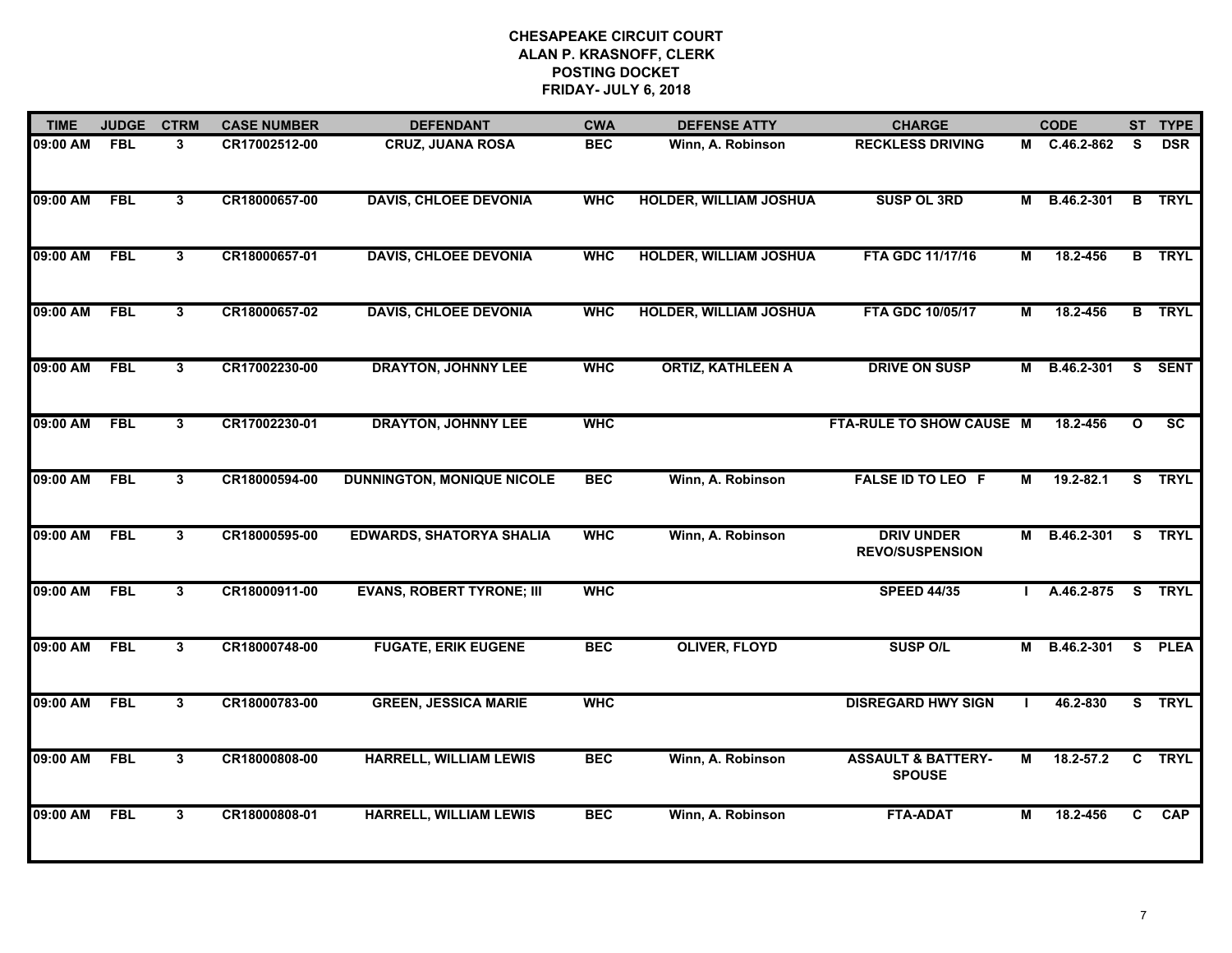| <b>TIME</b> | <b>JUDGE</b> | <b>CTRM</b>             | <b>CASE NUMBER</b> | <b>DEFENDANT</b>               | <b>CWA</b> | <b>DEFENSE ATTY</b>        | <b>CHARGE</b>                                  |                         | <b>CODE</b>  |   | ST TYPE       |
|-------------|--------------|-------------------------|--------------------|--------------------------------|------------|----------------------------|------------------------------------------------|-------------------------|--------------|---|---------------|
| 09:00 AM    | <b>FBL</b>   | 3                       | CR18000903-00      | HAWTHORNE, KENDRA NICOLE       | <b>WHC</b> | <b>SULLIVAN, PATRICK J</b> | <b>ASSAULT &amp; BATTERY</b>                   | М                       | 18.2-57      |   | <b>B</b> TRYL |
| 09:00 AM    | <b>FBL</b>   | $3\phantom{.0}$         | CR18000869-00      | <b>HINES, SYLVESTER</b>        | <b>BEC</b> |                            | <b>DOG AT LARGE OREO</b>                       | $\blacksquare$          | $10-42$      |   | S TRYL        |
| 09:00 AM    | <b>FBL</b>   | $\overline{\mathbf{3}}$ | CR18000869-01      | <b>HINES, SYLVESTER</b>        | <b>BEC</b> |                            | <b>DOG AT LARGE</b><br>"HONEYBUN"              | $\blacksquare$          | $10-42$      |   | S TRYL        |
| 09:00 AM    | <b>FBL</b>   | $\mathbf{3}$            | CR18000869-02      | <b>HINES, SYLVESTER</b>        | <b>BEC</b> |                            | <b>NO RABIES VACC</b><br>"HONEYBUN"            | M                       | $10-43$      |   | S TRYL        |
| 09:00 AM    | <b>FBL</b>   | 3                       | CR18000869-03      | <b>HINES, SYLVESTER</b>        | <b>BEC</b> |                            | <b>NO CITY LIC DOG</b><br>"HONEYBUN"           | М                       | $10-62$      |   | S TRYL        |
| 09:00 AM    | <b>FBL</b>   | $\mathbf{3}$            | CR18000869-04      | <b>HINES, SYLVESTER</b>        | <b>BEC</b> |                            | <b>DOG AT LARGE "HAZEL"</b>                    | $\overline{\mathsf{M}}$ | $10-42$      |   | S TRYL        |
| 09:00 AM    | <b>FBL</b>   | $\mathbf{3}$            | CR18000867-00      | <b>HOLLEY, MICHAEL KENDALE</b> | <b>BEC</b> | <b>WINN, A ROBINSON</b>    | <b>DWI: 1ST OFFENSE</b>                        |                         | M A.18.2-266 |   | <b>B</b> TRYL |
| 09:00 AM    | <b>FBL</b>   | $\mathbf{3}$            | CR18000867-01      | <b>HOLLEY, MICHAEL KENDALE</b> | <b>BEC</b> | <b>WINN, A ROBINSON</b>    | <b>SUSP O/L</b>                                |                         | M B.46.2-301 |   | <b>B</b> TRYL |
| 09:00 AM    | <b>FBL</b>   | 3                       | CR18000867-02      | <b>HOLLEY, MICHAEL KENDALE</b> | <b>BEC</b> |                            | <b>DISREGARD HWY SIGN</b>                      |                         | 46.2-830     |   | S TRYL        |
| 09:00 AM    | <b>FBL</b>   | $\mathbf{3}$            | CR17002081-00      | <b>HOLLIMAN, DESMOND JARED</b> | <b>BEC</b> | <b>KUBOVCIK, ANDREW</b>    | VIOL PROTECTIVE ORDER M 16.1-253.2             |                         |              |   | <b>B</b> TRYL |
| 09:00 AM    | <b>FBL</b>   | $\mathbf{3}$            | CR17002081-01      | <b>HOLLIMAN, DESMOND JARED</b> | <b>BEC</b> | Kubovcik, Andrew D.        | <b>FAIL TO APPEAR-TRIAL</b>                    | М                       | 18.2-456     | B | CAP           |
| 09:00 AM    | <b>FBL</b>   | $\overline{\mathbf{3}}$ | CR18000833-00      | <b>JOHNSON, BETTY</b>          | <b>WHC</b> |                            | <b>RECKLESS DRIV CROSS</b><br><b>ROADBLOCK</b> |                         | M A.46.2-852 |   | S TRYL        |
| 09:00 AM    | <b>FBL</b>   | 3                       | CR17001577-00      | <b>JOHNSON, DON FITZGERALD</b> | <b>WHC</b> | <b>BARLOW, JASON</b>       | <b>ALCOHOL INTERDICTION</b>                    | M                       | 4.1-322      |   | <b>B</b> TRYL |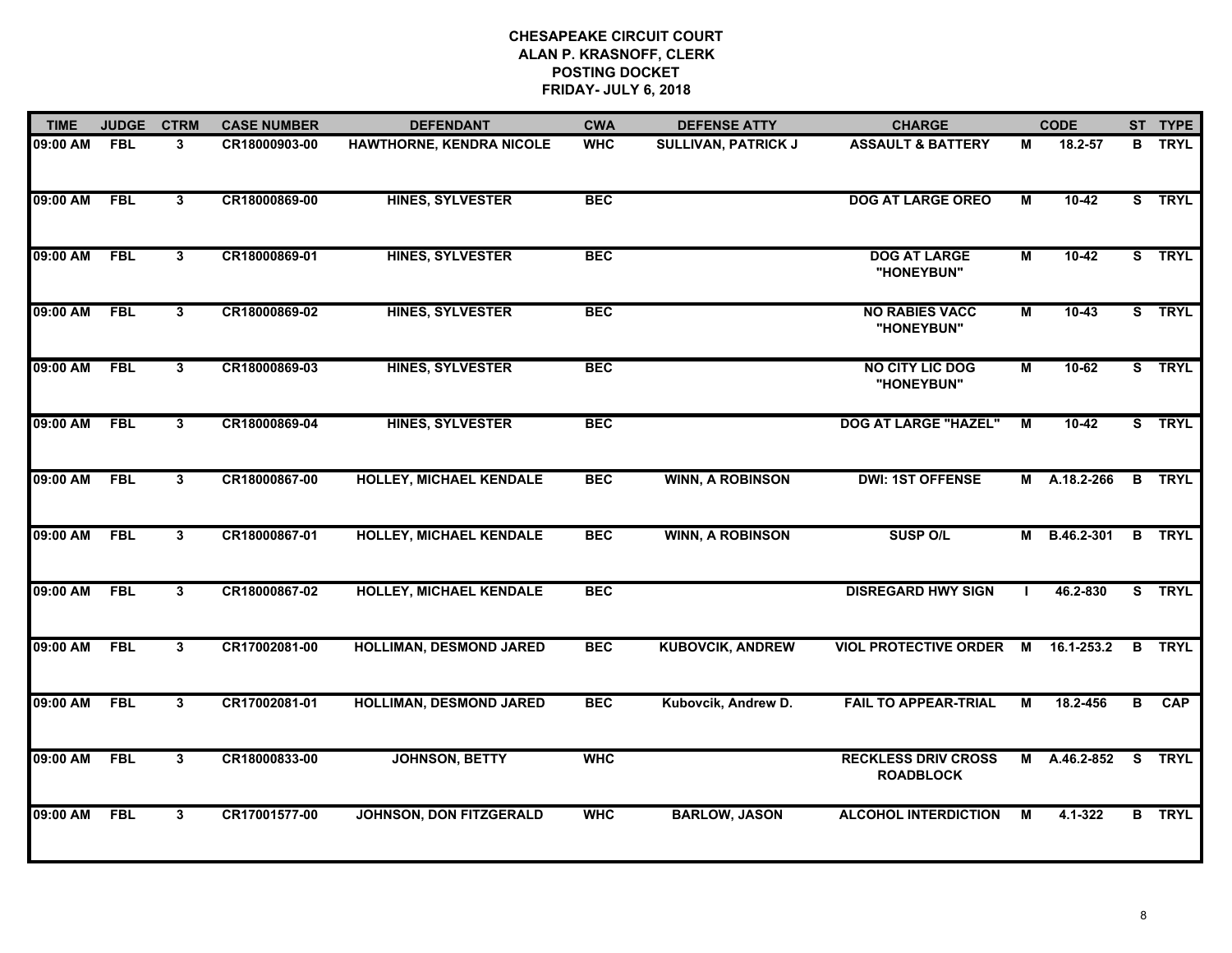| <b>TIME</b> | <b>JUDGE</b> | <b>CTRM</b>             | <b>CASE NUMBER</b> | <b>DEFENDANT</b>              | <b>CWA</b> | <b>DEFENSE ATTY</b>       | <b>CHARGE</b>                                     |                | <b>CODE</b>        |    | ST TYPE       |
|-------------|--------------|-------------------------|--------------------|-------------------------------|------------|---------------------------|---------------------------------------------------|----------------|--------------------|----|---------------|
| 09:00 AM    | <b>FBL</b>   | $\mathbf{3}$            | CR18000745-00      | <b>JONES, KRISTINA NICOLE</b> | <b>BEC</b> | Winn, A. Robinson         | <b>SUSPENDED OL 7TH OFF</b>                       | М              | B.46.2-301         | S. | <b>TRYL</b>   |
| 09:00 AM    | <b>FBL</b>   | $\mathbf{3}$            | CR18000747-00      | <b>JONES, KRISTINA NICOLE</b> | <b>BEC</b> | Winn, A. Robinson         | <b>SUSP OL</b>                                    | М              | B.46.2-301         | B  | <b>TRYL</b>   |
| 09:00 AM    | <b>FBL</b>   | $\overline{\mathbf{3}}$ | CR18000747-01      | <b>JONES, KRISTINA NICOLE</b> | <b>BEC</b> | Winn, A. Robinson         | <b>FICTITIOUS PLATES</b>                          |                | $M$ 46.2-613(4)    |    | <b>B</b> TRYL |
| 09:00 AM    | <b>FBL</b>   | $\mathbf{3}$            | CR17002363-00      | <b>NELSON, WANDA SHEREESE</b> | <b>BEC</b> | <b>HAMLIN, JASON</b>      | <b>ASSAULT &amp; BATTERY-FAM</b><br><b>MEMBER</b> | M              | 18.2-57.2          | B  | <b>TRYL</b>   |
| 09:00 AM    | <b>FBL</b>   | $\mathbf{3}$            | CR17001855-00      | <b>SAVAGE, SCOTT EDWARD</b>   | <b>WHC</b> | <b>FLANDERS, JOSHUA B</b> | <b>HIT &amp; RUN</b>                              | М              | B.46.2-894         |    | <b>B</b> TRYL |
| 09:00 AM    | <b>FBL</b>   | $\mathbf{3}$            | CR18000953-00      | <b>SMITH, DAWN MARIE</b>      | <b>WHC</b> | Winn, A. Robinson         | <b>OBSTRUCT/RESIST:</b><br><b>THREAT/FORCE</b>    | М              | 18.2-460           |    | <b>B</b> TRYL |
| 09:00 AM    | <b>FBL</b>   | $\mathbf{3}$            | CR18000953-01      | <b>SMITH, DAWN MARIE</b>      | <b>WHC</b> | Winn, A. Robinson         | <b>TRESPASS AFTER</b><br><b>FORBIDDEN</b>         | $\blacksquare$ | 18.2-119           |    | <b>B</b> TRYL |
| 09:00 AM    | <b>FBL</b>   | 3                       | CR18000953-02      | <b>SMITH, DAWN MARIE</b>      | <b>WHC</b> | Winn, A. Robinson         | <b>POSSESS SCH III DRUG</b>                       | M              | 18.2-250           |    | <b>B</b> TRYL |
| 09:00 AM    | <b>FBL</b>   | 3                       | CR18000832-00      | <b>TUCKER, DEMONTE A</b>      | <b>BEC</b> |                           | <b>NO INSURANCE</b>                               |                | 46.2-706           |    | S TRYL        |
| 09:00 AM    | <b>FBL</b>   | $\mathbf{3}$            | CR18000832-01      | <b>TUCKER, DEMONTE A</b>      | <b>BEC</b> |                           | <b>EXPIRED INSPECTION</b>                         |                | A.46.2-1158 S TRYL |    |               |
| 09:00 AM    | <b>FBL</b>   | $\mathbf{3}$            | CR18000832-02      | <b>TUCKER, DEMONTE A</b>      | <b>BEC</b> |                           | <b>FAIL TO OBTAIN</b><br><b>REGISTRATION</b>      |                | 46.2-600           |    | S TRYL        |
| 09:00 AM    | <b>FBL</b>   | $\overline{\mathbf{3}}$ | CR18000546-00      | <b>TURNER, GEORGE MICHAEL</b> | <b>WHC</b> | <b>JONES, RYAN</b>        | <b>RECKLESS DRIVING</b>                           | М              | 46.2-862           |    | S TRYL        |
| 09:00 AM    | <b>FBL</b>   | 3                       | CR18000726-00      | <b>WALKER, ANGELA J</b>       | <b>WHC</b> |                           | <b>SPEED 69/50</b>                                |                | G.46.2-870         | S. | <b>TRYL</b>   |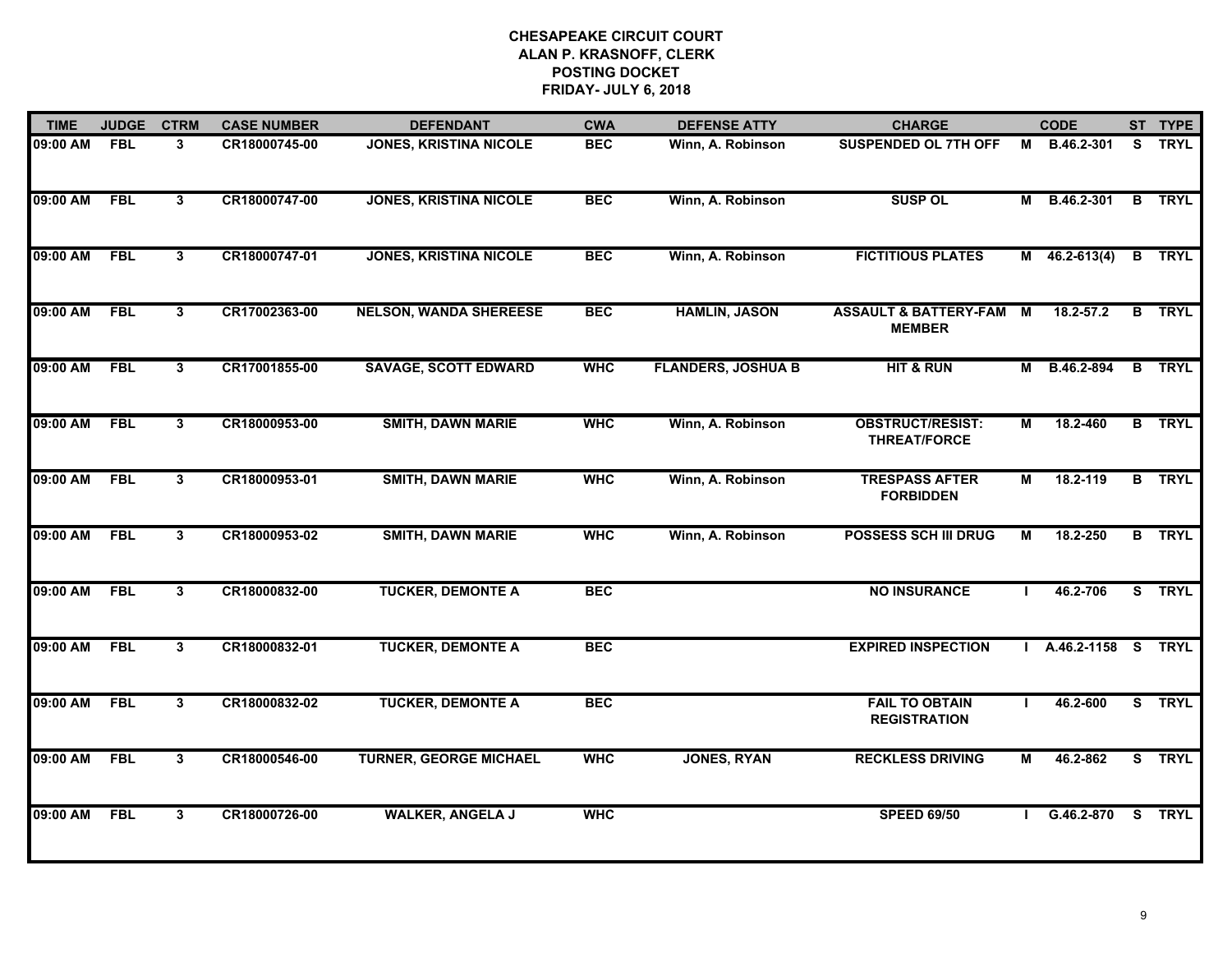| <b>TIME</b> | <b>JUDGE</b> | <b>CTRM</b>             | <b>CASE NUMBER</b> | <b>DEFENDANT</b>              | <b>CWA</b> | <b>DEFENSE ATTY</b>         | <b>CHARGE</b>                                    |    | <b>CODE</b>    |                | ST TYPE       |
|-------------|--------------|-------------------------|--------------------|-------------------------------|------------|-----------------------------|--------------------------------------------------|----|----------------|----------------|---------------|
| 09:00 AM    | <b>TSW</b>   | $\overline{4}$          | CR17001887-00      | <b>BATTLE, TYQUAN ONTARIO</b> | <b>AMF</b> | <b>NEELEY, ROBERT C; JR</b> | <b>MALICIOUS WOUNDING</b>                        | F. | 18.2-51.2      | C              | <b>TRYL</b>   |
| 09:00 AM    | <b>TSW</b>   | $\overline{\mathbf{4}}$ | CR17001887-01      | <b>BATTLE, TYQUAN ONTARIO</b> | <b>AMF</b> | <b>NEELEY, ROBERT C; JR</b> | <b>USE FIREARM</b>                               | F. | $18.2 - 53.1$  | $\overline{c}$ | <b>TRYL</b>   |
| 09:00 AM    | <b>TSW</b>   | $\overline{\mathbf{4}}$ | CR17001887-02      | <b>BATTLE, TYQUAN ONTARIO</b> | <b>AMF</b> | <b>NEELEY, ROBERT C; JR</b> | <b>ROBBERY</b>                                   | F. | 18.2-58        |                | C TRYL        |
| 09:00 AM    | <b>TSW</b>   | 4                       | CR17001887-03      | <b>BATTLE, TYQUAN ONTARIO</b> | <b>AMF</b> | <b>NEELEY, ROBERT C; JR</b> | <b>USE FIREARM</b>                               | F. | $18.2 - 53.1$  | $\mathbf{c}$   | <b>TRYL</b>   |
| 09:00 AM    | <b>TSW</b>   | 4                       | CR17001887-04      | <b>BATTLE, TYQUAN ONTARIO</b> | <b>AMF</b> | <b>NEELEY, ROBERT C; JR</b> | SHOOT IN COMMISSION OF F<br><b>FELONY</b>        |    | 18.2-53        |                | C TRYL        |
| 09:00 AM    | <b>TSW</b>   | 4                       | CR18000341-00      | <b>BRIGHT, JEVONNE</b>        | <b>DAW</b> | <b>BLACK, HUGH</b>          | <b>COMPUTER FRAUD</b>                            |    | $F$ 18.2-152.3 |                | <b>B</b> PLEA |
| 09:00 AM    | <b>TSW</b>   | $\overline{\mathbf{4}}$ | CR18000341-01      | <b>BRIGHT, JEVONNE</b>        | <b>DAW</b> | <b>BLACK, HUGH</b>          | <b>OBTAIN MONEY FALSELY F</b>                    |    | 18.2-178       |                | <b>B</b> PLEA |
| 09:00 AM    | <b>TSW</b>   | 4                       | CR17001486-00      | <b>COX, CAROL MARIE</b>       | <b>DRT</b> | Sacks, Andrew M.            | <b>DWI</b>                                       |    | M A.18.2-266   |                | <b>B</b> TRYL |
| 09:00 AM    | <b>TSW</b>   | 4                       | CR16001969-00      | <b>DAVIS, DERYL LEE</b>       | <b>ASA</b> | Winn, A Robinson            | <b>ARMED BURGLARY, ENTER F</b><br><b>HOUSE</b>   |    | 18.2-90        |                | C SENR        |
| 09:00 AM    | <b>TSW</b>   | 4                       | CR16001969-01      | <b>DAVIS, DERYL LEE</b>       | <b>ASA</b> | Winn, A Robinson            | <b>ATTEMPT ROBBERY</b>                           | F  | $18.2 - 58$    |                | C SENR        |
| 09:00 AM    | <b>TSW</b>   | $\overline{\mathbf{4}}$ | CR16001969-02      | <b>DAVIS, DERYL LEE</b>       | <b>ASA</b> | Winn, A Robinson            | <b>ATTEMPT ROBBERY</b>                           | F  | 18.2-58        |                | C SENR        |
| 09:00 AM    | <b>TSW</b>   | $\overline{4}$          | CR16001969-03      | <b>DAVIS, DERYL LEE</b>       | <b>ASA</b> | Winn, A Robinson            | <b>ATTEMPT ROBBERY</b>                           | F  | 18.2-58        |                | C SENR        |
| 09:00 AM    | <b>TSW</b>   | 4                       | CR16001969-04      | <b>DAVIS, DERYL LEE</b>       | <b>ASA</b> | Winn, A Robinson            | <b>WEAR MASK TO CONCEAL F</b><br><b>IDENTITY</b> |    | $18.2 - 422$   |                | C SENR        |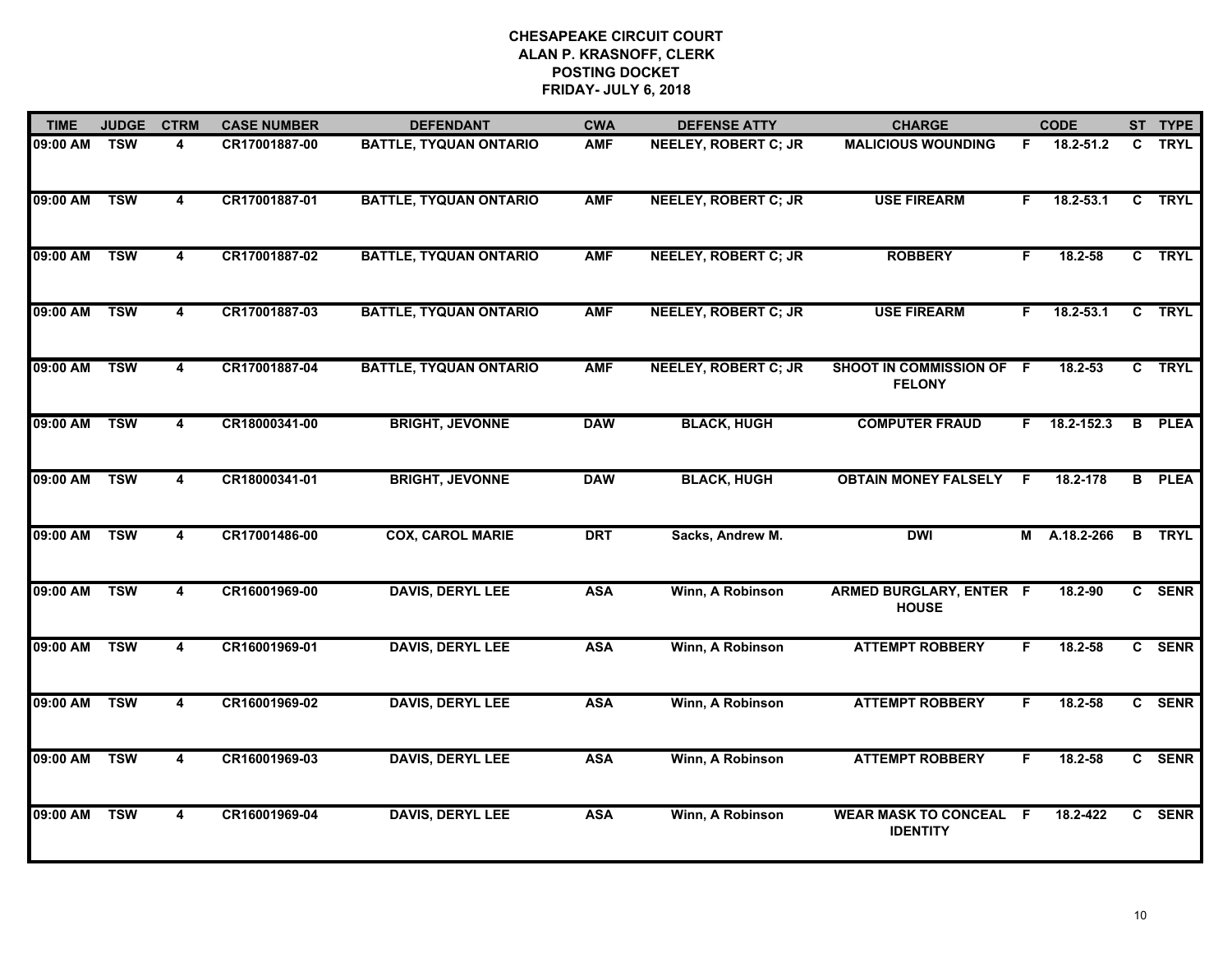| <b>TIME</b>  | <b>JUDGE</b>            | <b>CTRM</b>             | <b>CASE NUMBER</b> | <b>DEFENDANT</b>                 | <b>CWA</b>     | <b>DEFENSE ATTY</b>         | <b>CHARGE</b>                                           |                | <b>CODE</b>    |              | ST TYPE     |
|--------------|-------------------------|-------------------------|--------------------|----------------------------------|----------------|-----------------------------|---------------------------------------------------------|----------------|----------------|--------------|-------------|
| 09:00 AM     | <b>TSW</b>              | 4                       | CR16001969-05      | <b>DAVIS, DERYL LEE</b>          | <b>ASA</b>     | Winn, A Robinson            | <b>STRANGLE ANOTHER</b><br><b>CAUSE INJURY</b>          | F.             | 18.2-51.6      | $\mathbf{c}$ | <b>SENR</b> |
| 09:00 AM     | <b>TSW</b>              | $\overline{\mathbf{4}}$ | CR16001969-06      | <b>DAVIS, DERYL LEE</b>          | <b>ASA</b>     | Winn, A Robinson            | <b>ASSAULT &amp; BATTERY</b>                            | М              | $18.2 - 57$    |              | C SENR      |
| 09:00 AM     | <b>TSW</b>              | $\overline{4}$          | CR16001969-07      | <b>DAVIS, DERYL LEE</b>          | <b>ASA</b>     | Winn, A Robinson            | <b>ASSAULT &amp; BATTERY</b>                            | $\overline{M}$ | 18.2-57        |              | C SENR      |
| 09:00 AM     | <b>TSW</b>              | 4                       | CR16001969-08      | <b>DAVIS, DERYL LEE</b>          | <b>ASA</b>     | Winn, A Robinson            | FIREARM: USE IN COMM OF F<br><b>FELONY</b>              |                | 18.2-53.1      | $\mathbf{c}$ | <b>SENR</b> |
| 09:00 AM     | TSW                     | 4                       | CR16001969-09      | <b>DAVIS, DERYL LEE</b>          | <b>ASA</b>     | Winn, A Robinson            | FIREARM:USE IN COMM OF F<br><b>FELONY</b>               |                | $18.2 - 53.1$  |              | C SENR      |
| 09:00 AM TSW |                         | 4                       | CR16001969-10      | <b>DAVIS, DERYL LEE</b>          | <b>ASA</b>     | Winn, A Robinson            | FIREARM:USE IN COMM OF F<br><b>FELONY</b>               |                | 18.2-53.1      |              | C SENR      |
| 09:00 AM     | <b>TSW</b>              | $\overline{\mathbf{4}}$ | CR18000441-00      | <b>JOHNSON, LAVONTAE SHARRON</b> | <b>AMF</b>     | <b>CROOK, HEATHER BUYRN</b> | <b>POSSESS FIREARM BY</b><br><b>FELON</b>               | F.             | 18.2-308.2     | C            | <b>MOT</b>  |
| 09:00 AM TSW |                         | 4                       | CR18000441-01      | <b>JOHNSON, LAVONTAE SHARRON</b> | <b>AMF</b>     | <b>CROOK, HEATHER BUYRN</b> | <b>POSSESS FIREARM BY</b><br><b>FELON</b>               |                | $F$ 18.2-308.2 | C            | <b>UA</b>   |
| 09:00 AM     | <b>TSW</b>              | 4                       | CR17000623-00      | <b>LUSTER, DAVID BRENT</b>       | <b>SNS</b>     | Sacks, Andrew M.            | <b>SODOMY: VICTIM &lt;13 YRS</b>                        | - F            | 18.2-67.1      | C            | <b>TRYL</b> |
| 09:00 AM     | <b>TSW</b>              | 4                       | CR17000623-01      | <b>LUSTER, DAVID BRENT</b>       | <b>SNS</b>     | Sacks, Andrew M.            | <b>INDECENT ACT W/CHILD BY F</b><br><b>PARENT</b>       |                | 18.2-370.1     | $\mathbf{C}$ | <b>TRYL</b> |
| 09:00 AM     | $\overline{\text{TSW}}$ | $\overline{\mathbf{4}}$ | CR17000623-02      | <b>LUSTER, DAVID BRENT</b>       | <b>SNS</b>     | Sacks, Andrew M.            | INDECENT ACT W/CHILD BY F 18.2-370.1 C<br><b>PARENT</b> |                |                |              | <b>TRYL</b> |
| 09:00 AM     | <b>TSW</b>              | $\overline{\mathbf{4}}$ | CR17000623-03      | <b>LUSTER, DAVID BRENT</b>       | S <sub>N</sub> | Sacks, Andrew M.            | <b>INDECENT ACT W/CHILD BY F</b><br><b>PARENT</b>       |                | 18.2-370.1     | C            | <b>TRYL</b> |
| 09:00 AM     | <b>TSW</b>              | 4                       | CR17000623-04      | <b>LUSTER, DAVID BRENT</b>       | S <sub>N</sub> | Sacks, Andrew M.            | <b>AGG SEX BATTERY: VICTIM F</b><br>$<$ 13 YR           |                | 18.2-67.3      |              | C TRYL      |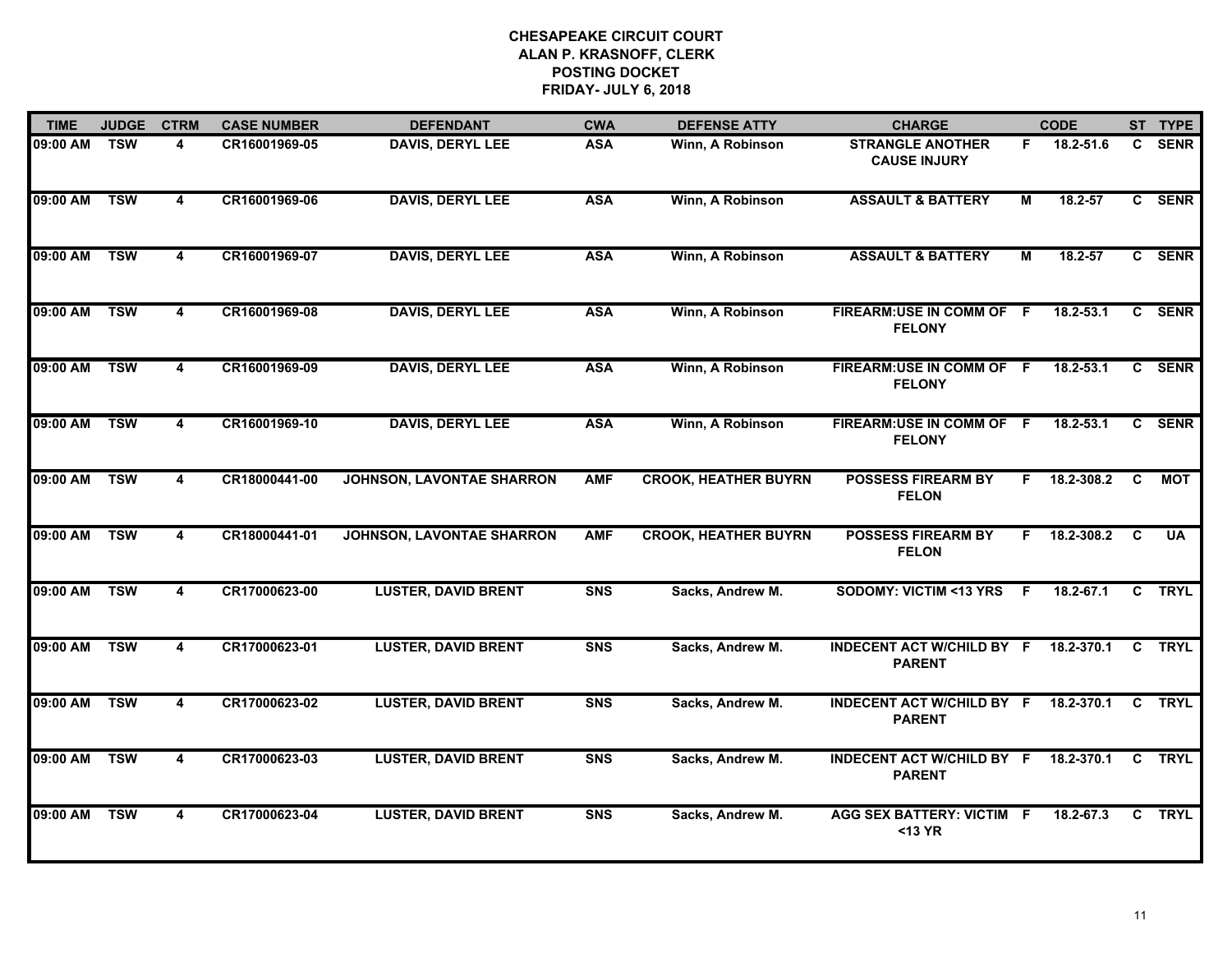| <b>TIME</b>  | <b>JUDGE</b> | <b>CTRM</b>             | <b>CASE NUMBER</b> | <b>DEFENDANT</b>               | <b>CWA</b>     | <b>DEFENSE ATTY</b>    | <b>CHARGE</b>                                            |     | <b>CODE</b>         |                | ST TYPE     |
|--------------|--------------|-------------------------|--------------------|--------------------------------|----------------|------------------------|----------------------------------------------------------|-----|---------------------|----------------|-------------|
| 09:00 AM     | <b>TSW</b>   | 4                       | CR17000623-05      | <b>LUSTER, DAVID BRENT</b>     | <b>SNS</b>     | Sacks, Andrew M.       | AGG SEX BATTERY: VICTIM F<br>$<$ 13 YR                   |     | 18.2-67.3           | C              | <b>TRYL</b> |
| 09:00 AM     | <b>TSW</b>   | $\overline{\mathbf{4}}$ | CR17000623-06      | <b>LUSTER, DAVID BRENT</b>     | <b>SNS</b>     | Sacks, Andrew M.       | <b>AGG SEX BATTERY: VICTIM F</b><br>$<$ 13 YR            |     | 18.2-67.3           | C              | <b>TRYL</b> |
| 09:00 AM     | <b>TSW</b>   | $\overline{\mathbf{4}}$ | CR17000291-00      | <b>NICHOLSON, FRANK THOMAS</b> | <b>SNS</b>     | <b>SACKS, ANDREW</b>   | <b>ATTMPT TO MALICOUSLY</b><br><b>BURN</b>               | -F  | $18.2 - 77$         | C              | <b>MOT</b>  |
| 09:00 AM     | <b>TSW</b>   | 4                       | CR17000291-01      | <b>NICHOLSON, FRANK THOMAS</b> | S <sub>N</sub> | <b>SACKS, ANDREW</b>   | RELEASE OF HAZARDOUS M 34-1/5003.3 C<br><b>MATERIALS</b> |     |                     |                | МОТ         |
| 09:00 AM     | <b>TSW</b>   | 4                       | CR18000989-00      | <b>OWENS, JASON ALLEN</b>      | <b>DRT</b>     | <b>HOGAN, DANIEL</b>   | <b>UNAUTHORIZED USE OF</b><br><b>VEHICLE</b>             |     | F A.18.2-102 C TRYL |                |             |
| 09:00 AM TSW |              | 4                       | CR18000989-01      | <b>OWENS, JASON ALLEN</b>      | <b>DRT</b>     | <b>HOGAN, DANIEL</b>   | PETIT LARC <\$200 NOT FRM M<br><b>PERSN</b>              |     | 18.2-96             |                | C TRYL      |
| 09:00 AM     | <b>TSW</b>   | $\overline{4}$          | CR10002104-01      | PERRY, AHMARD RASHARD          | <b>SNS</b>     | <b>SACKS, ANDREW M</b> | <b>VIOL PROBATION ON FEL</b><br><b>OFF</b>               | - F | 19.2-306            | C              | <b>REV</b>  |
| 09:00 AM TSW |              | $\overline{\mathbf{4}}$ | CR11000805-01      | <b>PERRY, AHMARD RASHARD</b>   | <b>SNS</b>     | <b>SACKS, ANDREW M</b> | <b>VIOL PROBATION ON FEL</b><br><b>OFF</b>               | -F  | 19.2-306            | C              | <b>REV</b>  |
| 09:00 AM     | <b>TSW</b>   | 4                       | CR18001020-00      | <b>SPIVEY, TONY; JR</b>        | <b>KJB</b>     | <b>HAMLIN, JASON L</b> | <b>POSSESS FIREARM VIOL</b><br><b>FELON</b>              | -F  | 18.2-308.2          |                | C BOND      |
| 09:00 AM     | <b>TSW</b>   | $\overline{\mathbf{4}}$ | CR18001020-01      | <b>SPIVEY, TONY; JR</b>        | <b>KJB</b>     | <b>HAMLIN, JASON</b>   | <b>PWID MARIJUANA</b>                                    | F.  | 18.2-248.1          |                | C BOND      |
| 09:00 AM     | <b>RDS</b>   | 5                       | CR02001662-01      | <b>MORRIS, ERIC LAVON</b>      | <b>SNS</b>     | <b>SACKS, ANDREW M</b> | <b>VIOL PROBATION ON FEL F</b><br><b>OFF</b>             |     | 19.2-306            | C.             | <b>REV</b>  |
| 09:00 AM     | <b>RDS</b>   | $5\overline{5}$         | CR02001663-01      | <b>MORRIS, ERIC LAVON</b>      | S <sub>N</sub> | <b>SACKS, ANDREW M</b> | <b>VIOL PROBATION ON FEL</b><br><b>OFF</b>               | F   | 19.2-306            | $\overline{c}$ | <b>REV</b>  |
| 09:00 AM     | <b>RDS</b>   | 5                       | CR02001664-01      | <b>MORRIS, ERIC LAVON</b>      | S <sub>N</sub> | <b>SACKS, ANDREW M</b> | <b>VIOL PROBATION ON FEL</b><br><b>OFF</b>               | -F  | 19.2-306            | C.             | <b>REV</b>  |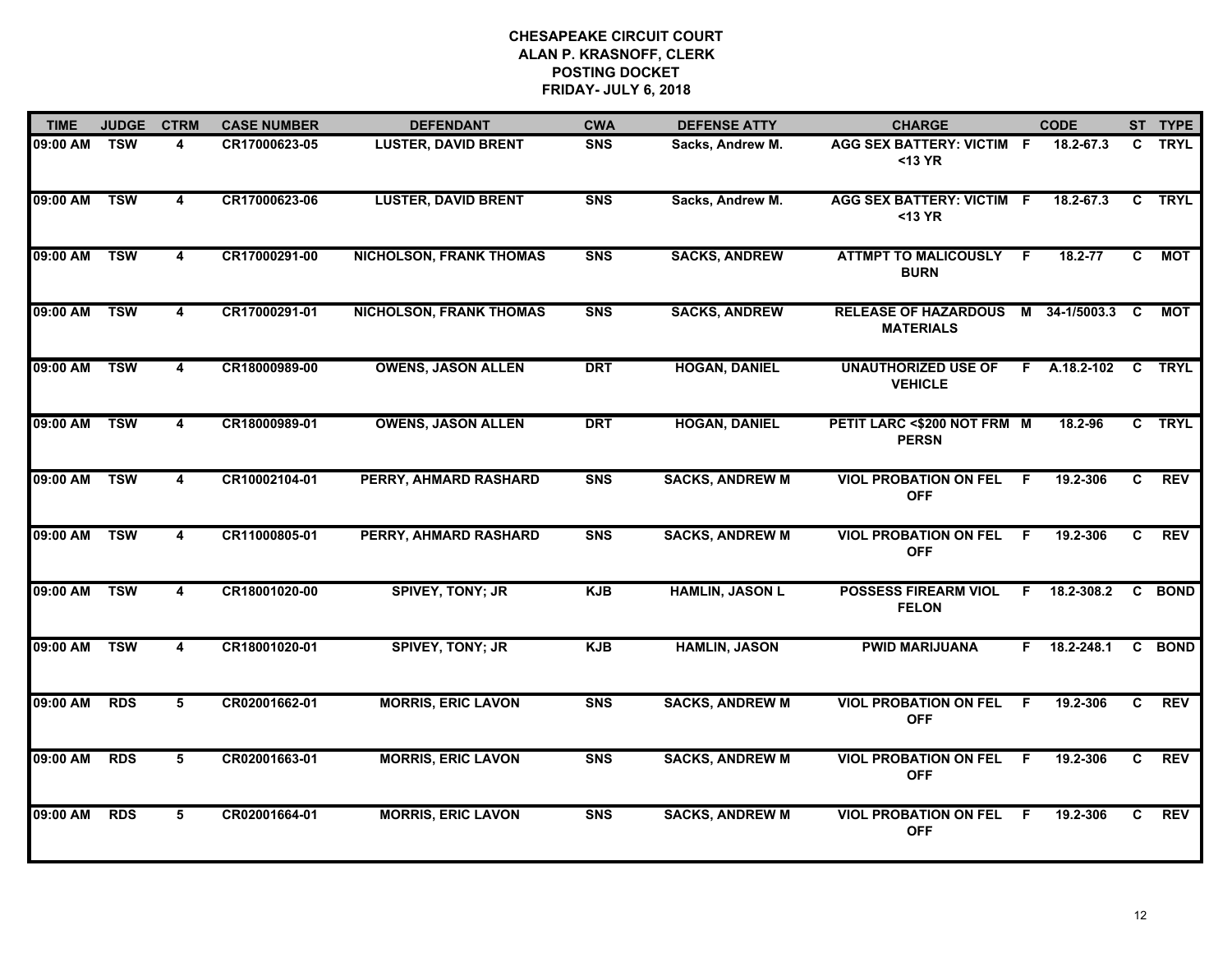| <b>TIME</b> | <b>JUDGE</b> | <b>CTRM</b>  | <b>CASE NUMBER</b> | <b>DEFENDANT</b>                   | <b>CWA</b> | <b>DEFENSE ATTY</b>   | <b>CHARGE</b>                                     |              | <b>CODE</b>    | <b>ST</b>    | <b>TYPE</b> |
|-------------|--------------|--------------|--------------------|------------------------------------|------------|-----------------------|---------------------------------------------------|--------------|----------------|--------------|-------------|
| 09:30 AM    | <b>TSW</b>   | $\mathbf{2}$ | CR18000323-01      | <b>ANDERSON, RYON CHRISTOPHER</b>  | <b>KAM</b> |                       | <b>FLSE STATEMENT CRIM</b><br><b>HISTRY CHK</b>   |              | F 18.2-308.2:2 | в            | <b>ADAT</b> |
| 09:30 AM    | <b>TSW</b>   | $\mathbf{2}$ | CR11002047-04      | <b>CORPREW, PATRICK ROMALIS</b>    |            |                       | <b>VIOL PROBATION ON FEL</b><br><b>OFF</b>        | -F           | 19.2-306       | C.           | <b>ADAT</b> |
| 09:30 AM    | <b>TSW</b>   | $\mathbf{2}$ | CR11002047-05      | <b>CORPREW, PATRICK ROMALIS</b>    |            |                       | <b>VIOL PROBATION ON FEL</b><br><b>OFF</b>        | -F           | 19.2-306       | $\mathbf{C}$ | <b>ADAT</b> |
| 09:30 AM    | <b>TSW</b>   | $\mathbf{2}$ | CR06001110-01      | <b>FREEMAN, MAURICE LYNELL; JR</b> |            | <b>MUNN, EMILY</b>    | <b>VIOL PROBATION ON FEL</b><br><b>OFF</b>        | $\mathsf{F}$ | 19.2-306       | C            | <b>TBS</b>  |
| 09:30 AM    | <b>TSW</b>   | $\mathbf{2}$ | CR09002807-02      | <b>JONES, DANNY BAKER</b>          |            |                       | <b>PROB VIOL(FORGE PUBLIC F</b><br><b>RECORD)</b> |              | 19.2-306       | C.           | <b>ADAT</b> |
| 09:30 AM    | <b>TSW</b>   | $\mathbf{2}$ | CR18001143-00      | <b>MYERS, RICHARD DOUGLAS; JR</b>  | <b>KAM</b> | <b>FORSTIE, AARON</b> | <b>FLSE STMT ON CRIM HIST</b><br><b>CONSENT</b>   | F.           | 18.2-308.2:2   | B            | <b>TBS</b>  |
| 09:30 AM    | <b>TSW</b>   | $\mathbf{2}$ | CR18001081-00      | <b>STANFORD, MICHAEL ELIJAH</b>    | <b>AMF</b> |                       | <b>ABDUCTION</b>                                  | F.           | 18.2-48        | B            | <b>ADAT</b> |